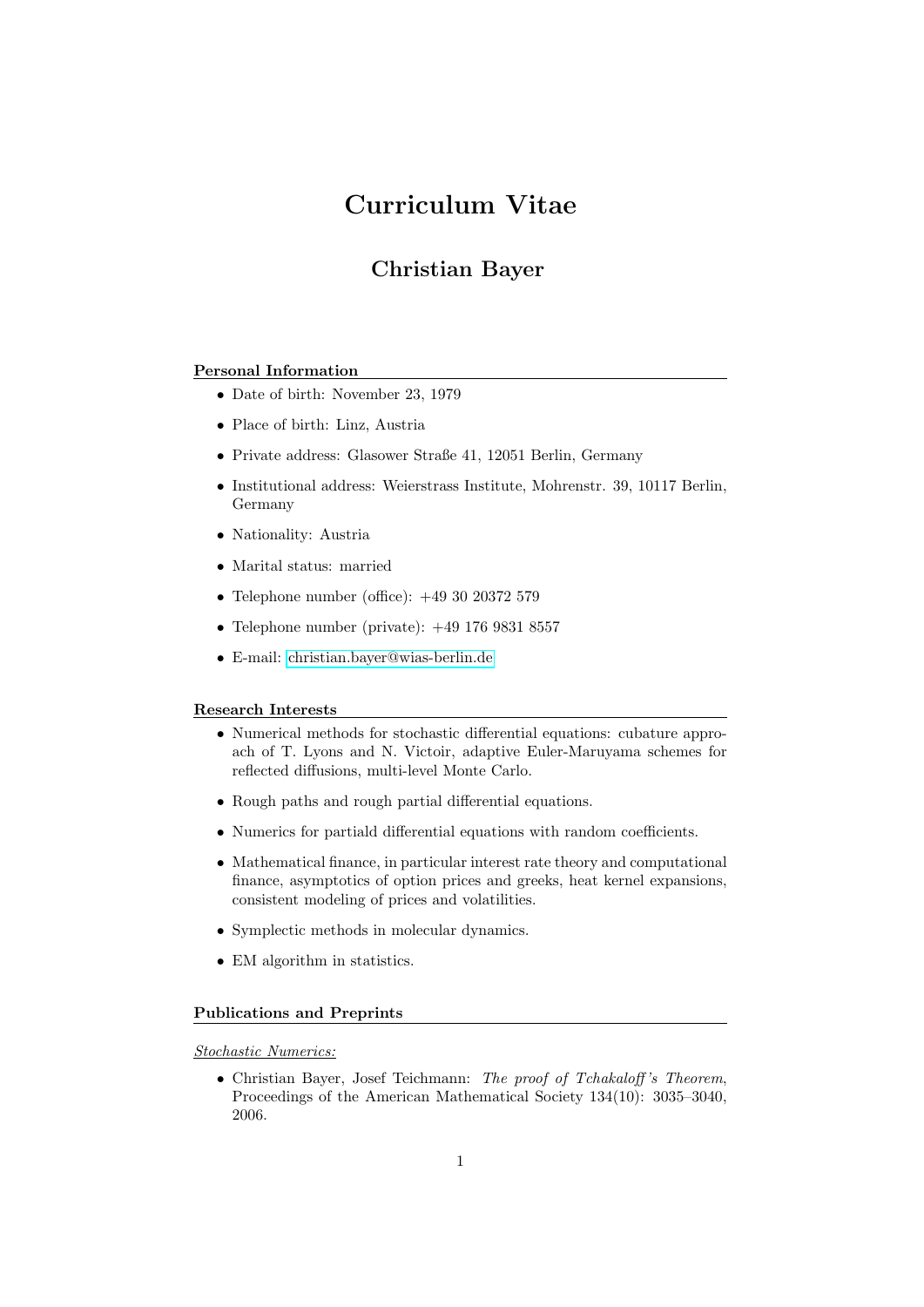- Christian Bayer, Josef Teichmann: Cubature on Wiener space in infinite dimension, Proceedings of the Royal Society London, Ser. A, 464(2097):2493-2516, 2008.
- Christian Bayer, Josef Teichmann, Richard Warnung: An implementation of hypo-elliptic simulated annealing, working paper.
- Christian Bayer, Anders Szepessy, Raul Tempone: Adaptive weak approximation of reflected diffusions, Monte Carlo Methods and Applications 16:1–67, 2010.
- Christian Bayer, Peter K. Friz: Cubature on Wiener space: Pathwise convergence, Applied Mathematics and Optimization 67(2):261–278, 2013.
- Christian Bayer, John Schoenmakers: Simulation of conditional diffusions via forward-reverse stochastic representations, Annals of Applied Probability 24(5), 1994–2032, 2014.
- Christian Bayer, Peter Friz, Sebastian Riedel, John Schoenmakers: From rough-path estimates to multi-level Monte Carlo, preprint.
- Christian Bayer, Håkon Hoel, Erik von Schwerin, Raul Tempone: On nonasymptotic optimal stopping criteria for Monte Carlo simulation, SISC, 36(2), A869–A885, 2014.
- Christian Bayer, Alvaro Moraes, Raul Tempone, Pedro Vilanova: An Efficient Forward-Reverse Expectation-Maximization Algorithm for Statistical Inference in Stochastic Reaction Networks, to appear in Stochastic Analysis and Applications, 2015.
- Christian Bayer, Hilmar Mai, John Schoenmakers: Forward-reverse EM algorithm for Markov chains, preprint, 2013.

#### Finance:

- Christian Bayer, Peter K. Friz, Ronnie Loeffen: Semi-closed form cubature and application to financial diffusion models, Quantitative Finance  $13(5)$ , 769–782, 2013.
- Christian Bayer, Bezirgen Veliyev: Utility Maximization in a Binomial Model with Transaction Costs: A Duality Approach Based on the shadow price process, IJTAF 17(4), 1450022, 2014.
- Christian Bayer, Peter Laurence: Asymptotics beats Monte Carlo: The case of correlated CEV baskets, Communications on Pure and Applied Mathematics, 67(10):1618–1657, 2014.
- Christian Bayer, Jim Gatheral, Morten Karlsmark: Fast Ninomiya-Victoir calibration of the Double-Mean-Reverting model, Quantitative Finance, 13(11):1813–1829, 2013.
- Christian Bayer, Peter Laurence: Asymptotics for at the money local vol basket options, appeared in: Large Deviations and Asymptotic Methods in Finance, Springer, 2015.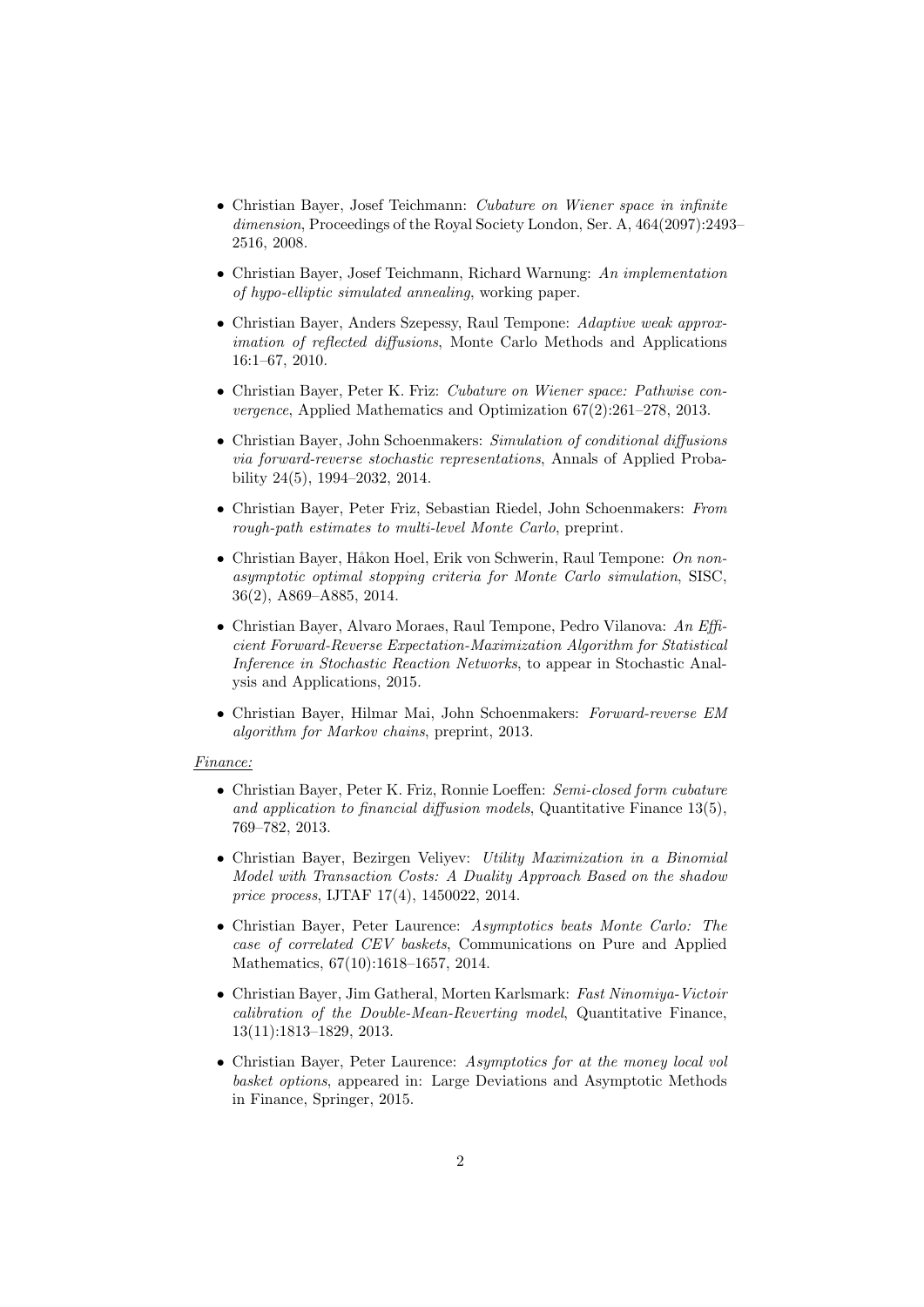- Christian Bayer, Peter Friz, Peter Laurence: On the probability density function of baskets, appeared in: Large Deviations and Asymptotic Methods in Finance, Springer, 2015.
- Christian Bayer, Ulrich Horst, Jinniao Qiu: A functional limit theorem for limit order books, preprint, 2014.
- Christian Bayer, Peter Friz, Jim Gatheral: Pricing under rough volatility, Quantitative Finance, appeared online, 2015.
- Christian Bayer, John Schoenmakers: Option pricing in affine generalized Merton models, preprint, 2015.

Applications in Physics and Economics:

- Christian Bayer, Klaus Wälde: Optimal saving in frictional labour markets, preprint.
- Christian Bayer, Klaus Wälde: The Dynamics of Distributions in Continuous-Time Stochastic Models, preprint.
- Christian Bayer, Håkon Hoel, Ashraful Kadir, Petr Plechac, Mattias Sandberg, Anders Szepessy: Computational error estimates for Born-Oppenheimer molecular dynamics with nearly crossing potential surfaces, Appl. Math. Res. Express, 2015.

#### Academic career

- Since April 2012, Research Scientist at the Weierstrass Institute of Applied Analysis and Stochastics, Berlin, Germany.
- April 2015 September 2015, Visiting Professor at Humboldt-Universität zu Berlin. (At leave from Weierstrass Institute)
- August 2010 February 2012, Assistant Professor at the Institute of Mathematics of the University of Vienna, Austria.
- October 2009 August 2010, Post-Doc at the Institute of Mathematics of the TU Berlin, Germany.
- October 2008 September 2009, Post-Doc at the Institute of Mathematics, Royal Institute of Technology, Stockholm, Sweden.
- May 2008 September 2008, Post-Doc at the Institute of Applied Mathematics, University of Bonn, Germany.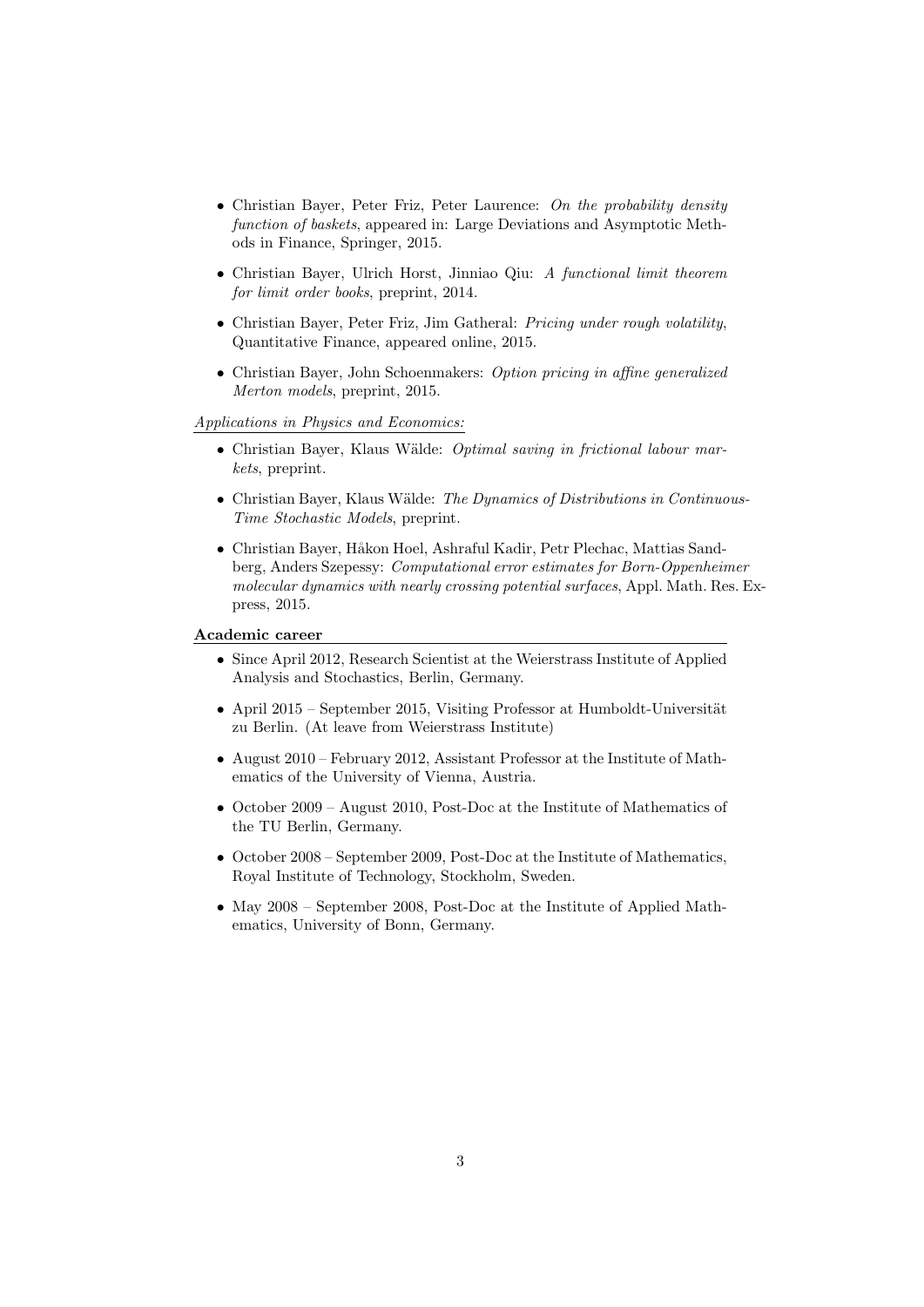#### Teaching

- Summer term 2015, lecturer "Stochastik I", HU Berlin.
- Summer term 2015, organizer of a student seminar for teaching students at HU Berlin.
- Summer term 2013 and 2014, lecturer "Computational Finance" (together with Antonis Papapantoleon), TU Berlin.
- Winter term 2011, lecturer "Finanzmathematik II", University of Vienna.
- Summer term 2011, lecturer "Höhere Wahrscheinlichkeitstheorie", University of Vienna.
- Winter term 2010, assistent for the "Einführung in lineare Algebra und Geometrie" and "Finanzmathematik: Diskrete Zeit", University of Vienna.
- Summer term 2010, lecturer "Computational Finance", TU Berlin.
- Summer term 2010, assistant for the lecture course "Finanzmathematik II", TU Berlin.
- Winter term 2009, assistant for the lecture course "Finanzmathematik I". TU Berlin.
- Summer term 2008, assistant for the lecture course "Algorithmische Mathematik II", University of Bonn.
- Summer term 2007, lecturer of the course "Einführung in Finanz- und Versicherungsmathematik", Vienna University of Technology.
- July 2006, short course on "Brownian motion and Ito calculus" at the WK summercamp in Weissensee, Austria.
- Summer 2002, co-author of official lecture notes for the lecture course "Versicherungsmathematik I".

#### Education

- March 2004 April 2008 University of Technology, Vienna.
	- PhD under supervision of Dr. Josef Teichmann in stochastic analysis with focus on numerical methods completed "sub auspiciis praesidentis" (with highest distinction) on March 4, 2009.
	- Member of the graduate school "Differential Equation Models in Science and Engineering" supported by the Austrian Science Foundation (FWF) from July 1, 2004, until June 30, 2007.
- October 1999 January 2004 University of Technology, Vienna.
	- Studies of "Technical Mathematics", with specialization in actuarial and financial mathematics.
	- Graduated with distinction on January 22, 2004.